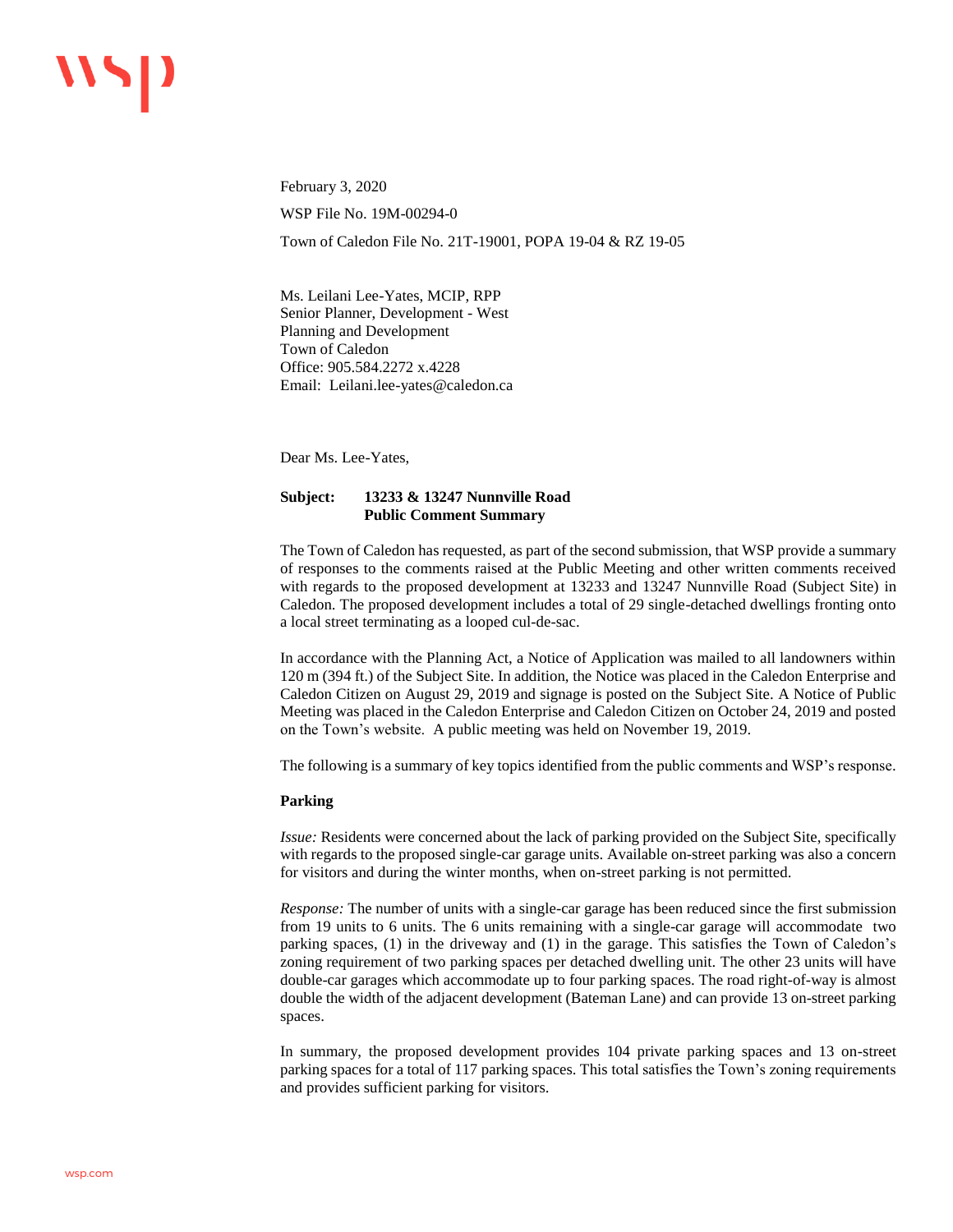### **Traffic**

*Issue:* Residents were concerned about the traffic impact and road safety on Nunnville Road. Congestion fears were raised about the Albion Vaughan Road / Nunnville Road intersection and concerns were brought up about the possibility of reopening Hubert Corless Drive for vehicular access onto Nunnville Road.

*Response:* A Traffic Impact Study conducted by Crozier Consulting Engineers, dated January 2020, concluded that the proposed development will have a minimal impact on the existing road system. An increase in traffic volume can be accommodated without signalization of the Albion Vaughan Road / Nunnville Road intersection. In preparation for the public meeting held November 19, 2019, a traffic analysis was completed comparing the intersection of Albion Vaughan Road / Dovaston Gate, south of the Subject Site, to Albion Vaughan Road / Nunnville Road. This analysis illustrated that after the proposed development is in place, the traffic level of service is projected to operate better than the existing level of service at the Albion Vaughan Road / Dovaston Gate intersection.

An assessment of the existing sightlines at the Albion Vaughan Road / Nunnville Road intersection was completed to respond to the queries brought forth by the residents on Nunnville Road. Per a site visit dated December 11, 2019, it was confirmed that the intersection has over 170 meters of unobstructed sightlines, which satisfies the minimum requirements for vehicles to make turns onto Albion Vaughan Road from Nunnville Road based on the Transportation Association of Canada Geometric Design Guide.

A 1.5m-wide sidewalk (in compliance with AODA standards) will be provided on the north side of proposed development to improve road safety. It is not intended for Hubert Corless Drive to be reopened for vehicular access with this proposed development.

#### **Neighbourhood Character**

*Issue:* Residents were concerned that the proposed development would detract from the privacy, quiet, tranquility, and overall neighbourhood character of the existing homes. Noise, light pollution, and inconsistency with existing homes on Nunnville Road were also identified as concerns.

*Response:* The number of units have been reduced from 35 to 29 lots since the first submission. In addition, the unit composition has changed to the majority of 23 lots being 13 metres (43 feet) and only 6 lots being 9 metres (30 feet). The different lot sizes will help to develop a diverse mix of housing that accommodates a variety of residents, such as first-time homeowners through the availability of smaller units or multi-generational households with the option of the larger units. This unit and composition change helps to better reflect the character and built form of the existing neighbourhood, while continuing to support the achievement of the Provincial Growth Plan intensification targets.

It was acknowledged by the Town of Caledon in the Public Meeting Information Report, dated November 19, 2019, that the Subject Site is currently underutilized with two existing dwellings. In keeping with the intent of the Town of Caledon Official Plan, the proposed subdivision will assist the Town in meeting its intensification targets. There is also currently population available in the Official Plan's population allocations for the South Albion-Bolton Rural Service Centre for the number of units proposed.

The architectural style of the proposed dwellings will be of traditional design that are consistent with the look and character of the surrounding neighbourhood. Corner lot dwellings will have upgraded articulated façades and enhanced landscaping as they are highly visible from the public realm. Privacy fencing will also be provided on the corner lots within the proposed development. Noise fencing will be required for the lots backing onto Albion Vaughan Road. The public realm is also addressed through minimizing the presence of the garage, providing trees, street lights and a sidewalk along one side of the street.